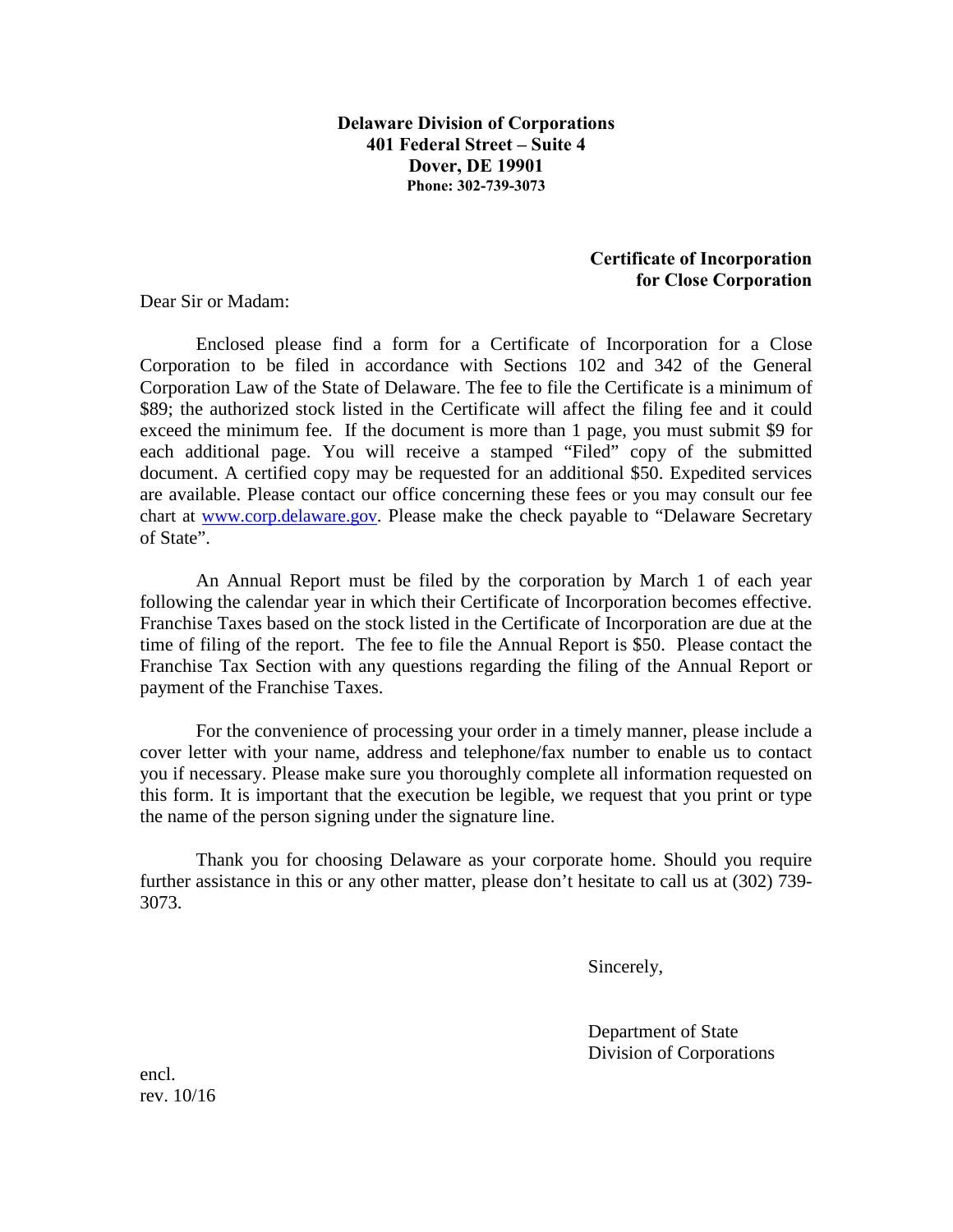## *Special Instructions – Certificate of Incorporation for a Close Corporation*

*This form is to be used as a Template only. The following instructions will help you in correctly completing your Close Corporation Incorporation Certificate. The instructions are numbered to correspond with the article being referenced.* 

- *1. The name of the corporation exactly as you wish it to appear in our records. Please visit our website to verify the availability of the name. The name must include one of the following words: association, company, corporation, club, foundation, fund, incorporated, institute, society, union, syndicate, limited or one of the abbreviations thereof. Section 343 of Title 8 requires the name of the corporation be listed in the heading as well.*
- *2. List the name and street address of the registered agent located in Delaware you are appointing to accept service of process for the corporation.*
- *3. This is the general purpose clause as stated in Delaware statute; no action required.*
- *4. List the total number of authorized shares for the corporation and the par value assigned to such stock.*
- *5. List the name and mailing address of the Incorporator for the corporation. Please note that the corporation itself cannot be the Incorporator.*
- *6. 7. and 8. Statements required by Section 342 of Title 8; no action needed.*
- *Execution Block The document must be signed by the Incorporator listed in Article 5 of the document pursuant to Section 103 of Title 8. The name of the person must be typed or written legibly underneath the signature.*

*This form contains the basic information required by statute; if you need to add additional information permitted by statute you may draft a new document. Please feel free to call our office at 302-739-3073 for assistance in completing this form or visit our website at [corp@delaware.gov.](mailto:corp@delaware.gov)* 

*Sincerely, Delaware Division of Corporations*